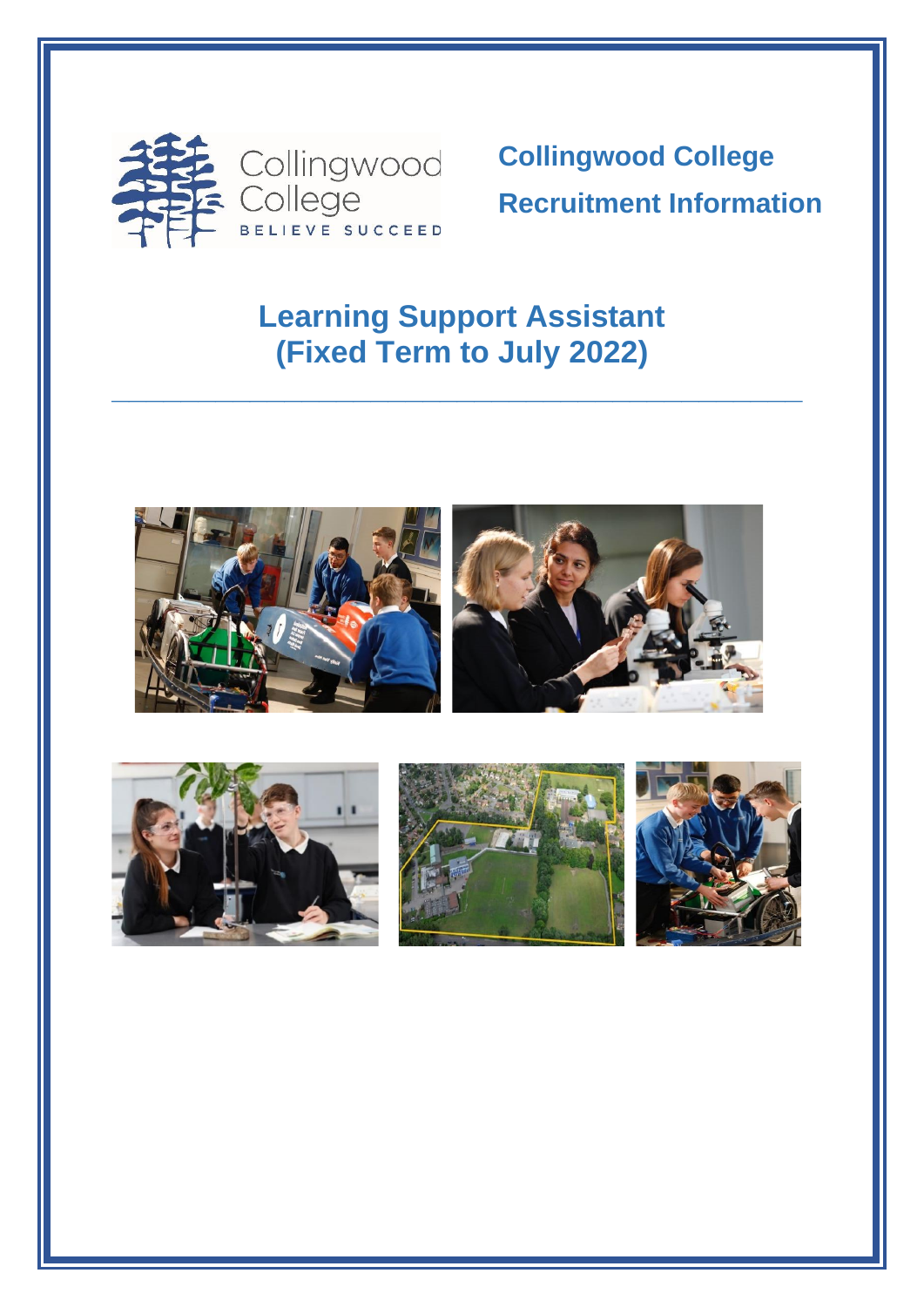#### **Introduction**

Collingwood College is Surrey Heath's first high-performing Academy. Collingwood is one of Surrey's largest and most successful secondary schools for students aged 11-19. We have more than 1700 students, including a Sixth Form and 235 teaching and support staff, all of whom are dedicated to ensuring that all our students fulfil their potential and enjoy to the full their secondary education.

As a comprehensive school specialising in Technology and Applied Learning, we welcome students of all abilities. The College offers an outstanding range of educational and extracurricular opportunities, which few other schools can match. The website provides you with an insight into the many benefits and advantages that a Collingwood education offers.

Technology specialism means that at Collingwood every subject area uses technology to enhance student learning within their curriculum and particularly the STEM subjects (Science, Technology, Engineering and Mathematics). Our wide range of alternative qualifications reflects our second specialism in Applied Learning.



The College's very successful OFSTED inspection in January 2017 confirmed it to be a good school with outstanding leadership and management. Collingwood's breadth of curriculum and the quality of the Sixth Form received particular praise. Academic performance at GCSE and A Level is impressive. Our relentless focus on English and Maths ensures results at GCSE are consistently high. Able students are stretched with, on average, 20% of the cohort achieving 5 or more A\*/A grades each year.

The diverse talents of our students supported by committed and highly experienced staff are key factors in the success of the College. All Collingwood students are offered a wide range of personal development and leadership opportunities within their curriculum. The contribution of extra-curricular activities such as the College's Duke of Edinburgh Award Scheme, the wide-ranging educational visits programme, which includes visits to our partner school in Shanghai, ski trips to Europe and the USA, student visits to France and Spain and annual international expeditions are significant.

We have a thriving Sixth Form based in a purpose-built teaching centre. The majority of our students progress into our Sixth Form and from there into higher education. We offer extensive academic and vocational programmes of study.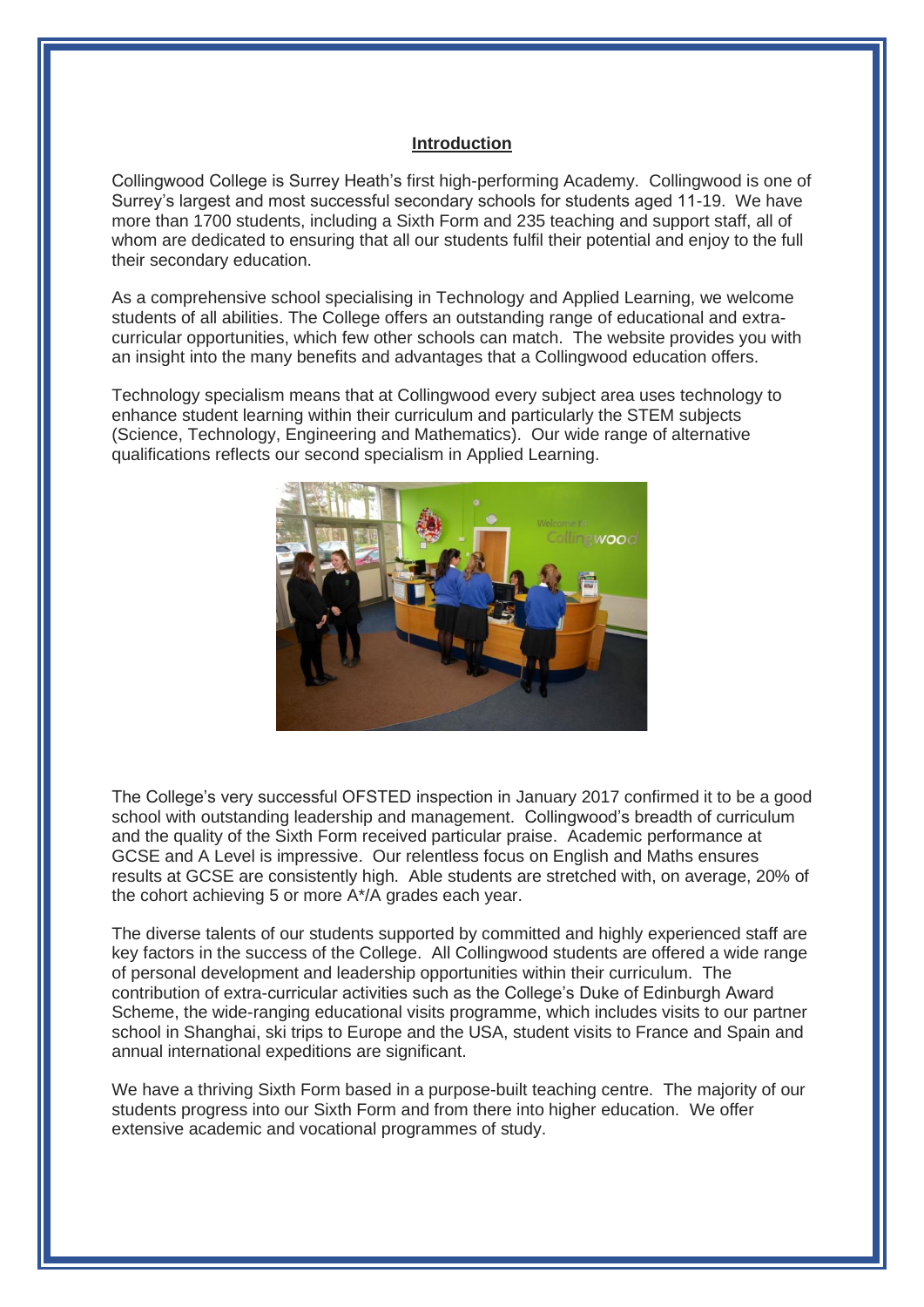#### **Dear Applicant,**

Our vision for Collingwood is to be the College of first choice for all our parents and we are currently on a journey to move from Ofsted Good to Outstanding!

Collingwood College is committed to developing responsible, aspirational, independent, happy and well-rounded young people with the self-belief to reach their goals.

Our students are the focus of everything we do. We have found that by listening to students' views and offering them the opportunity to work with each other, staff and governors, they are an integral part of our relentless drive for improvement.

Collingwood College offers all students an inclusive, flexible and stimulating educational experience. With a strong emphasis on personal development and a very wide range of leadership opportunities and extra-curricular activities, we are able to offer challenges that motivate and appeal to all individuals.

Our academic performance is consistently high and in recent years students have achieved excellent results at pre and post 16 level. In 2020, the percentage of students who gained 5+ good passes at GCSE was 81% and in the sixth form 55% of qualifications were at A\*-B (or equivalent). This continued level of success is down to the hard work of our students and their teachers.

We believe that our staff are the foundation upon which the success of the College depends and recognise that our employees are the most important asset of the college.

We empower our employees to utilise their talents and skills to make a positive and significant contribution to the quality of teaching, learning and personal development that the College provides for its students.

We look forward to receiving your application for this post.

Yours sincerely

inner

**Mr Eden Tanner Principal**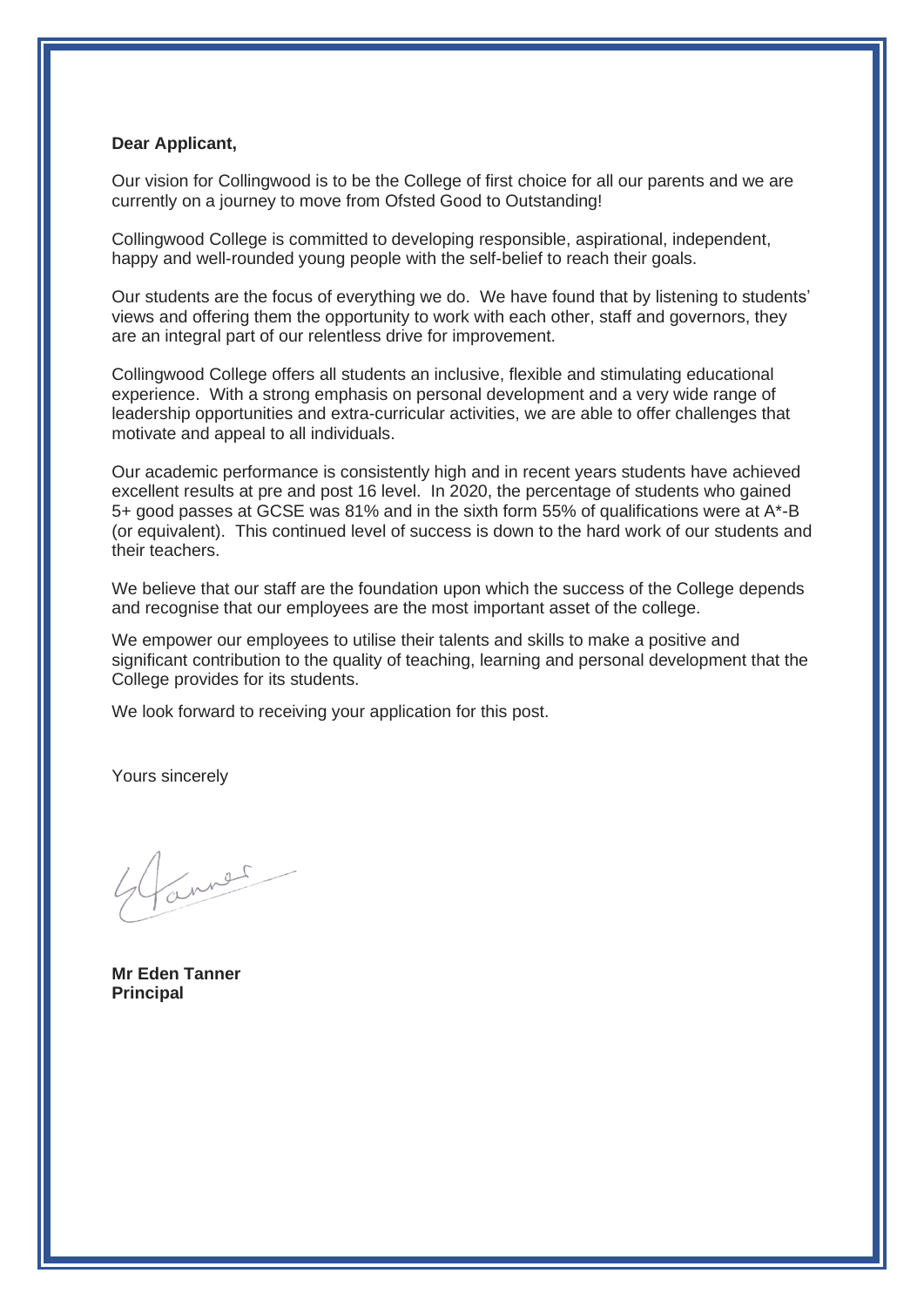# **The Advert**

Are you passionate about helping children achieve their full potential?

We have an exciting opportunity for a **Learning Support Assistant**, with high expectations, who can bring commitment, innovation and creativity to our already dedicated and motivated team.

**The role is 30 hrs per week, 39 weeks per year term time plus inset days. (Monday to Friday 8.25am to 3.05pm)**

#### **The salary starting range for this post is £12,911 (FTE £18,010 to £19,112 pa). Candidates are normally appointed on point 1 of the relevant scale.**

**(**This post is initially on a fixed term basis to July 2022 and will be reviewed in the Summer term 2022.)

What we're looking for candidates:

- Ideally have experience of working with children as a learning support or teaching assistant or an interest in starting a career in education.
- Has a good standard of general education including English, Maths and Science at grade C (or equivalent) and above.
- Has a passion about supporting the teaching and learning of young people.
- Has the ability to work creatively and sensitively with children to ensure all children secure the highest possible levels of progress and achievement.
- Is able to relate well to and communicate well with children and adults.
- To support the college by assisting teaching staff in the classroom, to provide individual assistance to students with a range of abilities across the 11-16 age range, helping them to develop and achieve their full potential.

# **Application Process**

A Candidate information Pack and application form can be obtained on our website [www.collingwoodcollege.com.](http://www.collingwoodcollege.com/)

Completed application forms should be returned to the HR Department [hr@collingwood.surrey.sch.uk](mailto:hr@collingwood.surrey.sch.uk) 

# **Closing Date: 14 March 2022**

Suitable candidates may be interviewed before the closing date and Collingwood College reserves the right to withdraw the position if an early appointment is made.

# **Safeguarding Statement:**

Collingwood College is committed to safeguarding and promoting the welfare of children and young people and expects all staff and volunteers to share this commitment.  Enhanced Disclosure via the CRB will be required.

All new staff appointments are subject to verification of fitness to work, receipt of two satisfactory references, qualification verification, clearance from the Disclosure and Barring Service at Enhanced level as well as other checks relevant to the role.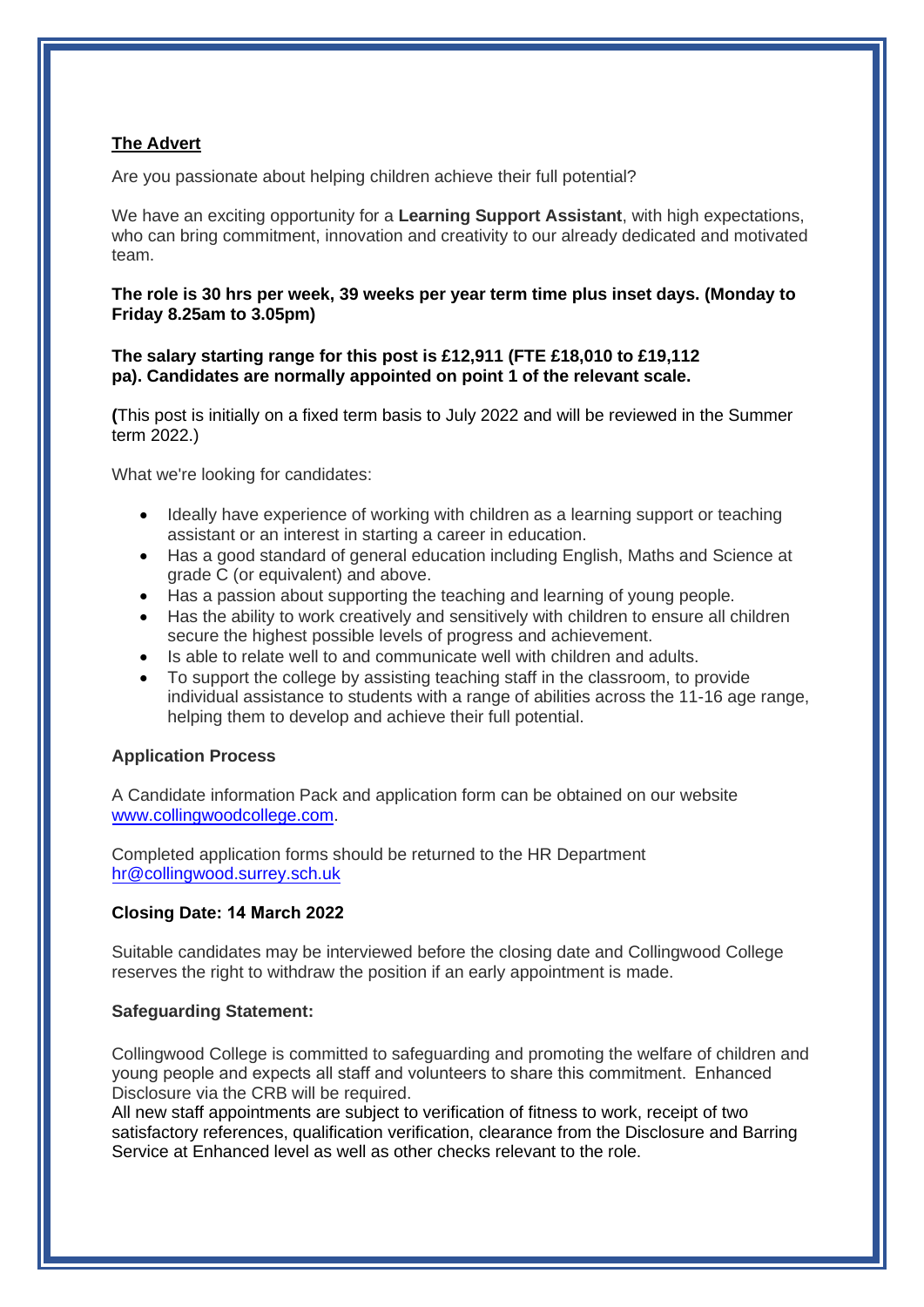# **Application Process**

An application form can be obtained on our website [www.collingwoodcollege.com](http://www.collingwoodcollege.com/) . Completed application forms should be returned to the HR Department [hr@collingwood.surrey.sch.uk](mailto:hr@collingwood.surrey.sch.uk) 

# **Closing Date**: **28 November 2021**

Suitable candidates may be interviewed before the closing date and Collingwood College reserves the right to withdraw the position if an early appointment is made.

Collingwood College is committed to safeguarding and promoting the welfare of children and young people and expects all staff and volunteers to share this commitment. The successful applicant will be subject to an Enhanced DBS check.

#### **Interviews**

Interview will be held face to face unless Government Guidance regarding COVID19 indicates otherwise.

# **Probationary Periods**

All posts are subject to a probationary period, for support staff this is 6 months. Collingwood College's Probationary Policy is available upon request.

# **Remuneration and Benefits**

Collingwood College has its own generous pay scale and the financial package offered will be commensurate with the responsibilities of the post and the experience of the person appointed.

# **The starting range for this post is £12,911 (FTE £18,010 to £19,112 pa) for 39 weeks a year. Candidates are normally appointment on point 1 of the relevant scale.**

This post is initially on a fixed term basis to July 2022 and will be review in the Summer term 2022.

All new staff appointments are subject to verification of fitness to work, receipt of two satisfactory references, qualification verification, clearance from the Disclosure and Barring Service at Enhanced level as well as other checks relevant to the role.

Access to other benefits including:

- Outstanding facilities, including free on-site parking
- All Collingwood College Support staff are eligible to belong to the Local Government Pension Scheme through Surrey and will automatically become members unless they opt out.
- 24/7 Employee Assistant programme for staff and their families
- Exclusive savings, discounts and offers through My Staff Shop including Cycle to Work Scheme
- Flexible leave of absence policy

# **Training and Development**

At Collingwood we are committed to providing a well-structured staff development programme to enhance personal and team development. All new staff received the following training: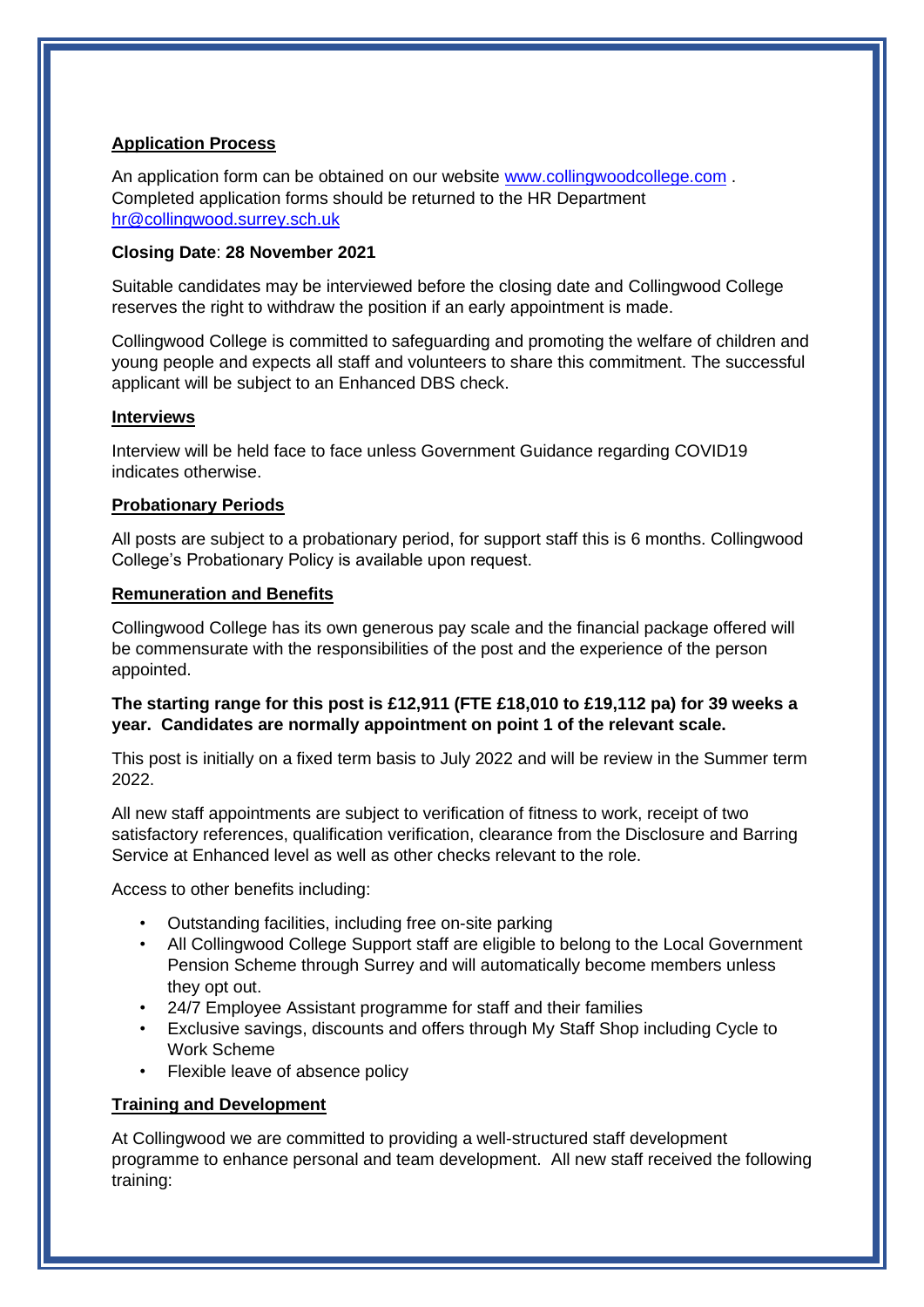- Collingwood College Company Induction
- Safeguarding and Prevent Training
- Mandatory and Compliance Training including Fire Awareness and Health and Safety at Work
- Training linked directly to the job role, which may be delivered by other colleagues or external trainers

In addition, staff can have:

- An opportunity to access other training as detailed in the termly training calendar
- Other on-line training relevant to the role.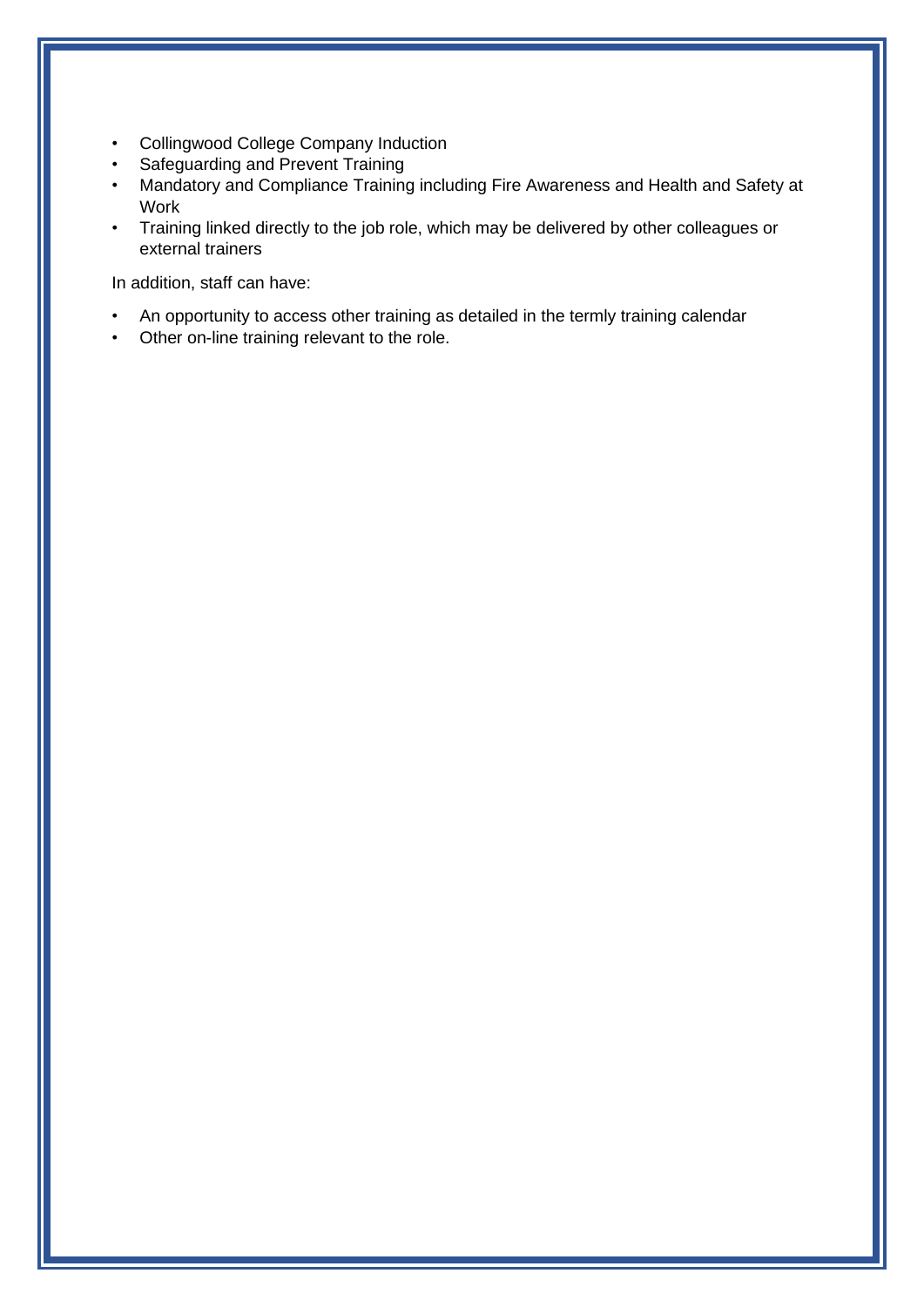# **JOB DESCRIPTION**

# **Learning Support Assistant Initially Fixed Term**

| POST:                           |          | <b>Learning Support Assistant</b>                                                                                                                                                                                                                                                      |
|---------------------------------|----------|----------------------------------------------------------------------------------------------------------------------------------------------------------------------------------------------------------------------------------------------------------------------------------------|
| <b>REPORTING TO:</b>            |          | <b>SENCo</b>                                                                                                                                                                                                                                                                           |
| <b>JOB PURPOSE:</b>             |          | To complement the work of the teaching staff, contributing to<br>a range of teaching and learning activities and to work<br>collaboratively with colleagues as part of a professional team.                                                                                            |
| <b>DIRECT INVOLVEMENT WITH:</b> |          | SEN/EAL pupils, teaching staff, SEN department admin team,<br>SENCo, Deputy SENCO, Behaviour Support Manager,<br>parents/carers                                                                                                                                                        |
| <b>KEY RESPONSIBILITIES</b>     | a.       | To support the learning of students within a structured<br>teaching situation, small group withdrawal, or individually as<br>required.                                                                                                                                                 |
|                                 | b.       | To be aware of lesson objectives and to assist students in<br>making progress towards these.                                                                                                                                                                                           |
|                                 | c.       | To engage in a discourse with teaching staff about<br>planning, and to assist in the preparation and development<br>of resources.                                                                                                                                                      |
|                                 | d.       | To be familiar with IEPs and statements and to use this<br>knowledge to inform support of students.                                                                                                                                                                                    |
|                                 | е.       | To monitor students' progress and achievement, bringing<br>issues of concern to the attention of the appropriate<br>members of staff.                                                                                                                                                  |
|                                 | f.       | To maintain records of intervention: completion of daily<br>logbook, upkeep of a personal folder of student need,<br>records of 1:1 and small group interventions; and to make<br>these available for inspection upon request by the SENCO<br>or other another senior member of staff. |
|                                 | g.<br>h. | To undertake break time duties as directed.<br>To work with individual students as directed to maintain<br>personal confidence, promote positive behaviour, and<br>encourage independence.                                                                                             |
|                                 | Ι.       | To supervise assigned students where required, to ensure<br>their health & safety.                                                                                                                                                                                                     |
|                                 | J.       | To support students entitled to exam concessions in<br>internal and external examinations.                                                                                                                                                                                             |
|                                 | k.       | To contribute when appropriate to any multi-disciplinary<br>discussion of the student's needs/progress.                                                                                                                                                                                |
|                                 | I.       | To participate in relevant staff development activities.                                                                                                                                                                                                                               |
|                                 | m.       | To become familiar with, understand, and adhere to College<br>policies and procedures.                                                                                                                                                                                                 |
|                                 | n.       | To maintain confidentiality in and outside the workplace.<br>To undertake from time to time such work as may be<br>determined by the SENCO.                                                                                                                                            |
|                                 |          |                                                                                                                                                                                                                                                                                        |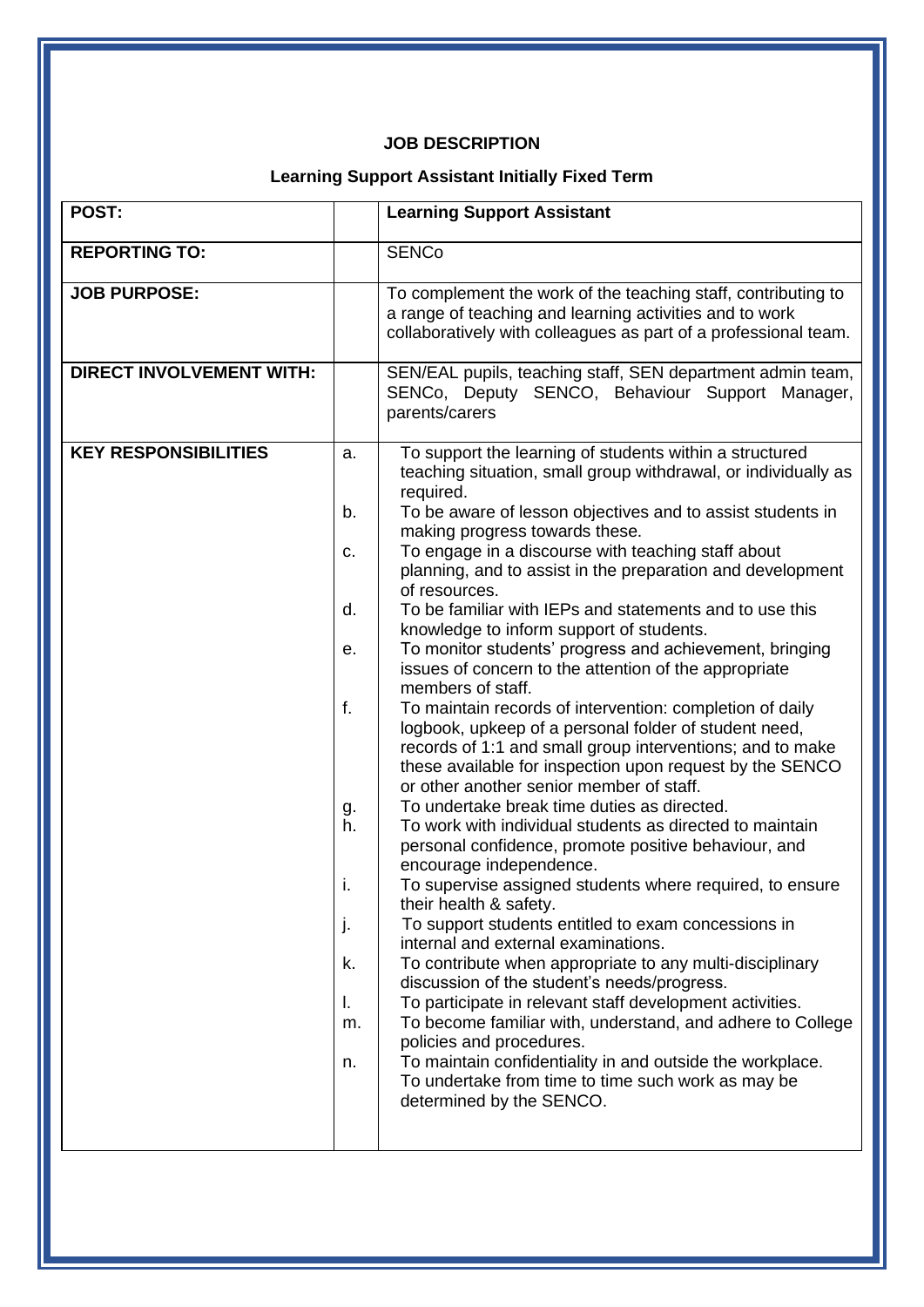# **PERSON SPECIFICATION**

Ideally candidates will have the following:

#### **Education and Training**

- Grade 4-9 in English, Maths and Science or equivalent (A-C)  $\Box$
- Basic IT skills/Office 2007(Word, Excel)  $\Box$

#### **Experience Special Skills & Knowledge**

- $\Box$ The ability to follow instructions
- To plan and prioritise regular and irregular tasks  $\Box$
- $\Box$ Clarify and explain instructions to students
- $\Box$ Communicate effectively with students
- $\Box$ To motivate pupils to learn
- To assist with the organisation of the learning environment  $\Box$
- Undertake routine tasks under the direction of a teacher  $\Box$
- Maintain records and student files  $\Box$
- Work effectively with adult team members  $\Box$
- Maintain confidentiality  $\Box$

 $\Box$ Previous experience of working within an education environment, although not essential.

#### **Personal Attributes**

- $\Box$ Co-operative, willing and reliable
- $\Box$ Ability to work under pressure
- Ability to deal with information of a confidential nature  $\Box$
- $\Box$ Good sense of humour
- $\Box$ Able to work on own initiative as well as being a team player
- $\Box$ Flexible
- $\Box$ Methodical
- $\Box$ Have excellent personal and social skills